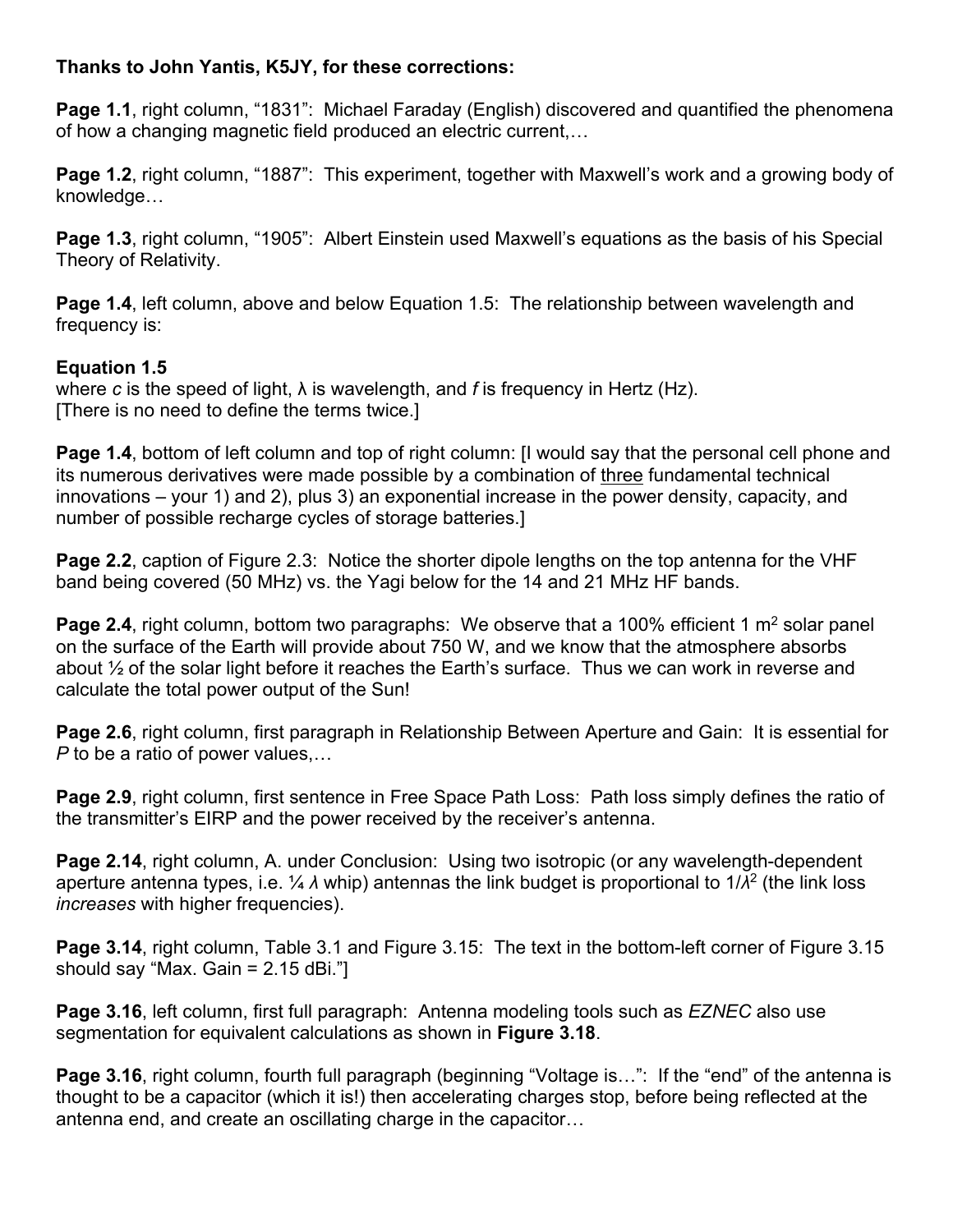**Page 3.17**, bottom of right column: [There appears to be something missing here. The word "Since" isn't followed by the rest of a sentence, either on this page, or the following Page 3.18.] THIS INFORMATION HAS BEEN POSTED SEPARATELY.

**Page 3.19**, legend of Figure 3.26: This is analogous to the LC tank oscillator where energy oscillates between potential energy (capacitor fully charged, maximum E)…

**Page 3.20**, left column, second full paragraph: This explains how an antenna with no losses will radiate all the energy applied to it, but will also be storing energy.

**Page 3.20**, right column, first full paragraph: For our purposes, we may add the caveat that the sum of these E fields comes from the same source…

**Page 3.21**, right column, paragraph below Equation 3.46: Again, since power is a function of *E*2 the total power at the elevation angle where the fields add is *four* times the line-of-sight (as in a free …

**Page 3.24**, right column, text below Equation 3.53: Rather it conforms nicely, as we would expect, to the gain ratio between the two antennas: about 2 dB.

**Page 4.5**, right column, under "Fields, Currents, and Voltages...": In transmission lines and antennas *both* sets are present:…

**Page 4.8**, left column, third paragraph: How does a guided wave traveling down a line suddenly reverse direction 180 degrees when it reaches the end of a mismatched line?

**Page 4.11**, right column: …the RMS voltmeter (like in **Figure 4.15**) up and down the line, and plot the measurements. In this case…

**Page 4.13**, right column, third paragraph in **Step 3:** If the line is lossy as you move around the circle, the "circle" will spiral inward until finally converging at the center point…

**Page 4.19**, right column, top: With losses, the load power limit will be somewhat less than the input power of 450 W (add reflected power from Step 2 to the 450-W incident power).

**Page 4.20**, left column, text following Equation 4.28: …we need to multiply the RMS voltage (520+260 from the settled condition in Figure 4.30) by 1.414 to get 1,103 V.

**Page 4.21**, left column, paragraph below Equation 4.30: The voltage and current are always inphase for waves moving toward the load and always 180 degrees out-of-phase for waves moving toward the source.

**Page 4.29**, right column, under Data from EZNEC for Open Wire Lines: The previous section is presented…

**Page 4.30**, left column, first full paragraph: In practice, the simple 4-wire straight model for open wire line gives excellent results over the HF band.

**Page 4.31**, left column, paragraph above Open Wire Line Loss for Different Metal Wire Types: However, wire size is critical for *any* separation since it affects line loss more than spacing, when spacing is more than about 3 inches.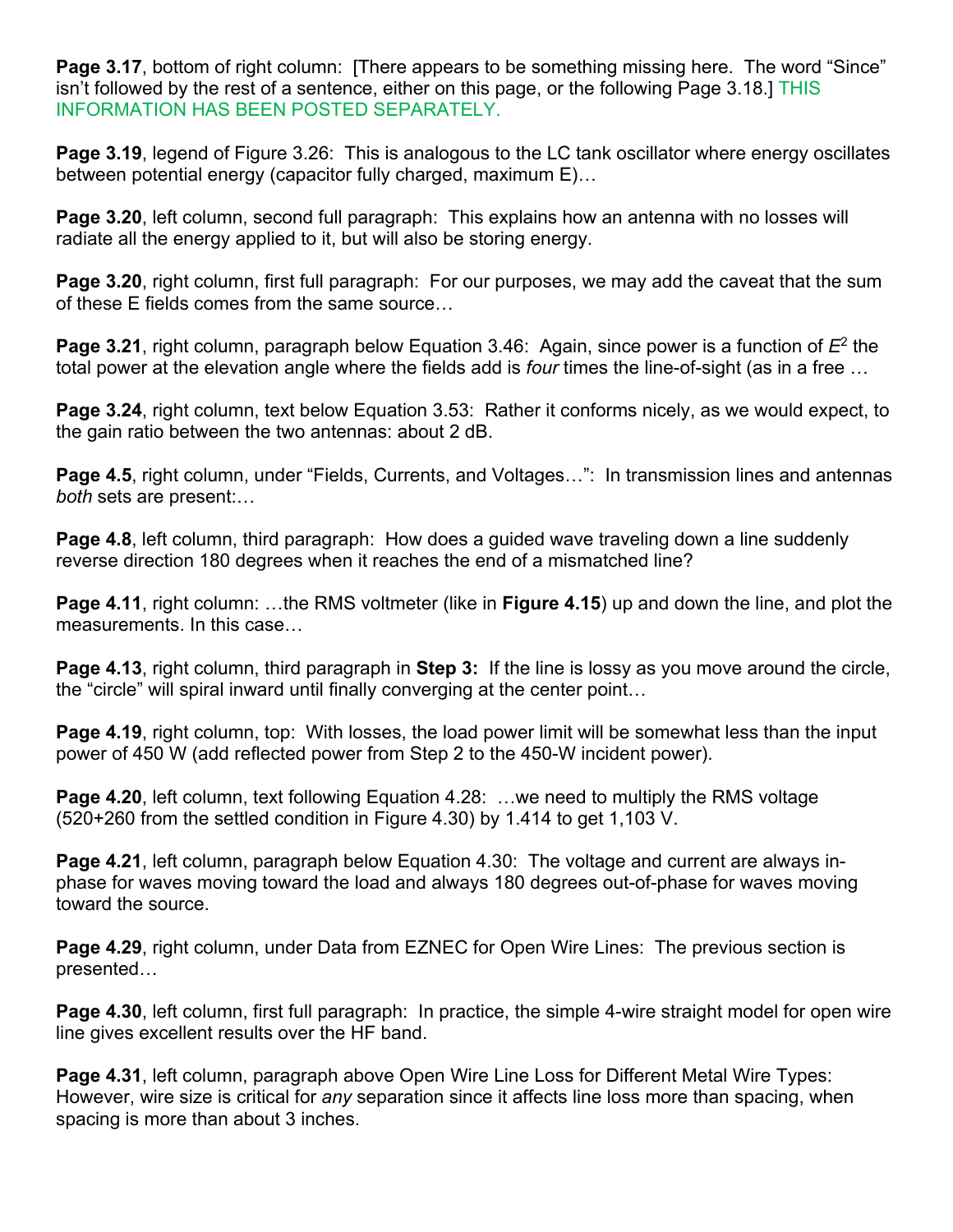**Page 4.32, left column, first full paragraph: However, as the wire spacing increases, radiation losses** become far more important.

**Page 4.32**, right column, paragraph above Additional Line Loss Due to VSWR: This equation is for perfectly matched two-wire lines that are at least ¼ *λ* long, but…

**Page 4.33**, left column, top partial paragraph: Calculation of the additional loss of an open wire line due to an expected VSWR value should be done to assure the design will not have excessive total loss.

**Page 5.2**, bottom of right column: It can be hard to tell that Equation 5.2 begins with  $Z_1 = V_1 \Box \Box I_1$ .

**Page 5.6**, left column, first full sentence: The result is a relatively low efficiency antenna system, but…

**Page 5.8**, right column, text below Phase Shifters Using "TEE" or π Networks: For more complex designs, I include the relevant equations since Reference 1 is out of print!

**Page 7.15**, caption for Figure 7.28: Elevation pattern of two elements spaced ¼ *λ* and fed in quadrature showing the maximum gain azimuth angle (180 degrees).

**Page 7.18**, left column, second full paragraph: For example, the two-element array inherently provides two switchable directions.

**Page 7.18**, right column, first full paragraph: In the first sentence, 1.78 dBi should be 4.77 dBi and the two numbers of 4.78 dBi should be 4.77 dBi.

**Page 7.18**, right column, second full paragraph: The efficiency will also be complicated by a ground system that is almost certainly compromised.

**Page 7.18**, right column, first paragraph under Ground Losses: Assuming 1.6666 W antenna output, this implies that an antenna only 1.6% efficient would require an antenna input power of 100 W. Wasting 98.3333 W of 100 W is much more cost effective than the above extravagant solution.

**Page 8.4**, bottom of left column: The correct spacing among "stacked" Yagi-Uda antennas can be determined with fair accuracy by calculating the equivalent aperture (as in Figure 8.6) and then making sure the antennas are…

**Page 8.6**, right column, item 5): Using traditional trap methods limits the available aperture of the parasitic element to…

**Page 8.6**, right column, paragraph below item 5): Therefore, the goal will be to achieve 5 dBd over the five amateur bands (14 – 30 MHz) and also to provide a bi-directional pattern on 10.1 MHz.

**Page 8.7**, bottom of right column, plus Figure 8.14 at the top of Page 8.7: **Figure 8.14** should show an 8-foot boom (about 2.5 meters) with 3 elements.

**Page 9.5**, right column, paragraph under Calculation of Effeciency of Small Loops Using *EZNEC*: Therefore, when using *EZNEC*, it is necessary to substitute a square loop for the circular loop.

**Page 9.8**, left column, bottom paragraph: CP antennas inherently reject opposite polarized signals, so they will…